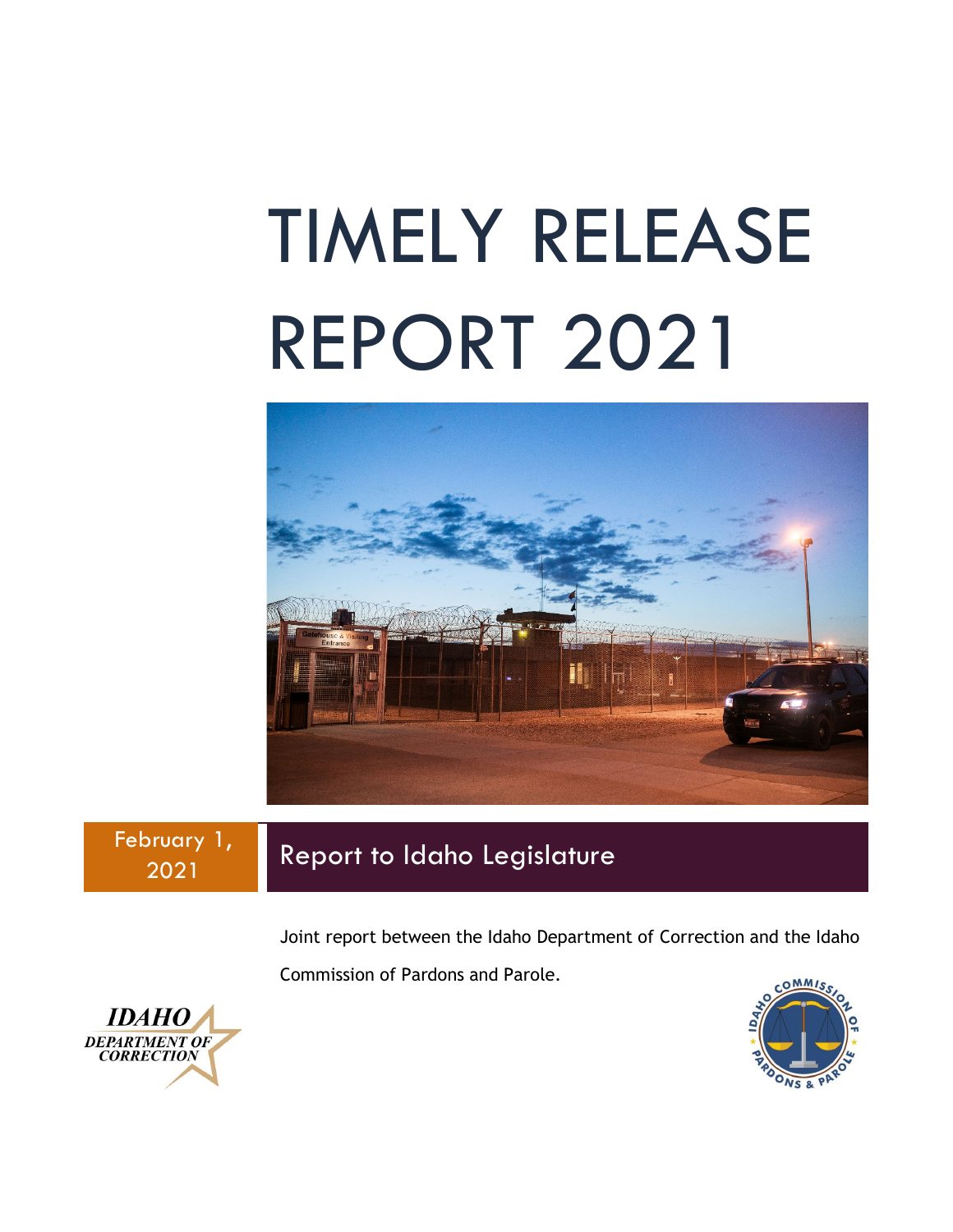## BACKGROUND

In March 2014, Idaho Governor C.L. "Butch" Otter signed into law Senate Bill 1357, also known as Justice Reinvestment Initiative (JRI), to help address three major challenges facing Idaho's criminal justice system: a revolving door of recidivism from supervision and diversion programs, inefficient use of prison space, and insufficient oversight of recidivism-reduction investments.

**"By February 1, 2015, and by February 1 of each year thereafter, the department of correction and commission shall submit a report to the legislature and governor that describes the most common reason for delay or denial of release, including statistical data supporting the conclusions of the report." - Idaho Code §20-223, Section 11**

Idaho Code §20-223, Section 11, mandates the Idaho Department of Correction (IDOC) and the Idaho Commission of Pardons and Parole (COPP) submit an annual report by February 1st of each year that provides the length of time incarcerated individuals serve up to their first release from prison. While the original bill stipulated a focus on property and drug offenses, and set a benchmark of 150%, this language was amended in 2017 with Senate Bill 1113 to remove the offense types and 150% benchmark. Despite this, IDOC and COPP continue to use these markers to enable consistent comparisons of the data.

## **METHODOLOGY**

## **Highlights**

A total of 1,167 individuals under IDOC jurisdiction serving time in prison on a property or drug conviction were released to parole for the first time between January 1, 2020 and December 31, 2020. This is an increase of 36% when compared to 2019.

- **79.2% (N = 924)** were released **before** 150% of the fixed portion of their term sentence.
- **20.8% (N = 243)** were released **after** 150% of the fixed portion of their term sentence.

## **Primary Delay Reasons**

- **51.4% (N = 125)** of delays were a result of credit for time served, including a person being parole eligible on arrival or parole eligible within six months of arrival.
- **23.5% (N = 57)** of delays were a result of an incarcerated individual's own actions, including institutional behavior and disciplinary offense reports (DORs).
- **19.8% (N = 48)** of delays were a result of having been previously denied parole on this sentence.
- **4.5% (N = 11)** of delays were a result of program-related issues.
- **0.8% (N = 2)** of delays were a result of the tentative parole date being set out beyond the parole eligibility date by COPP.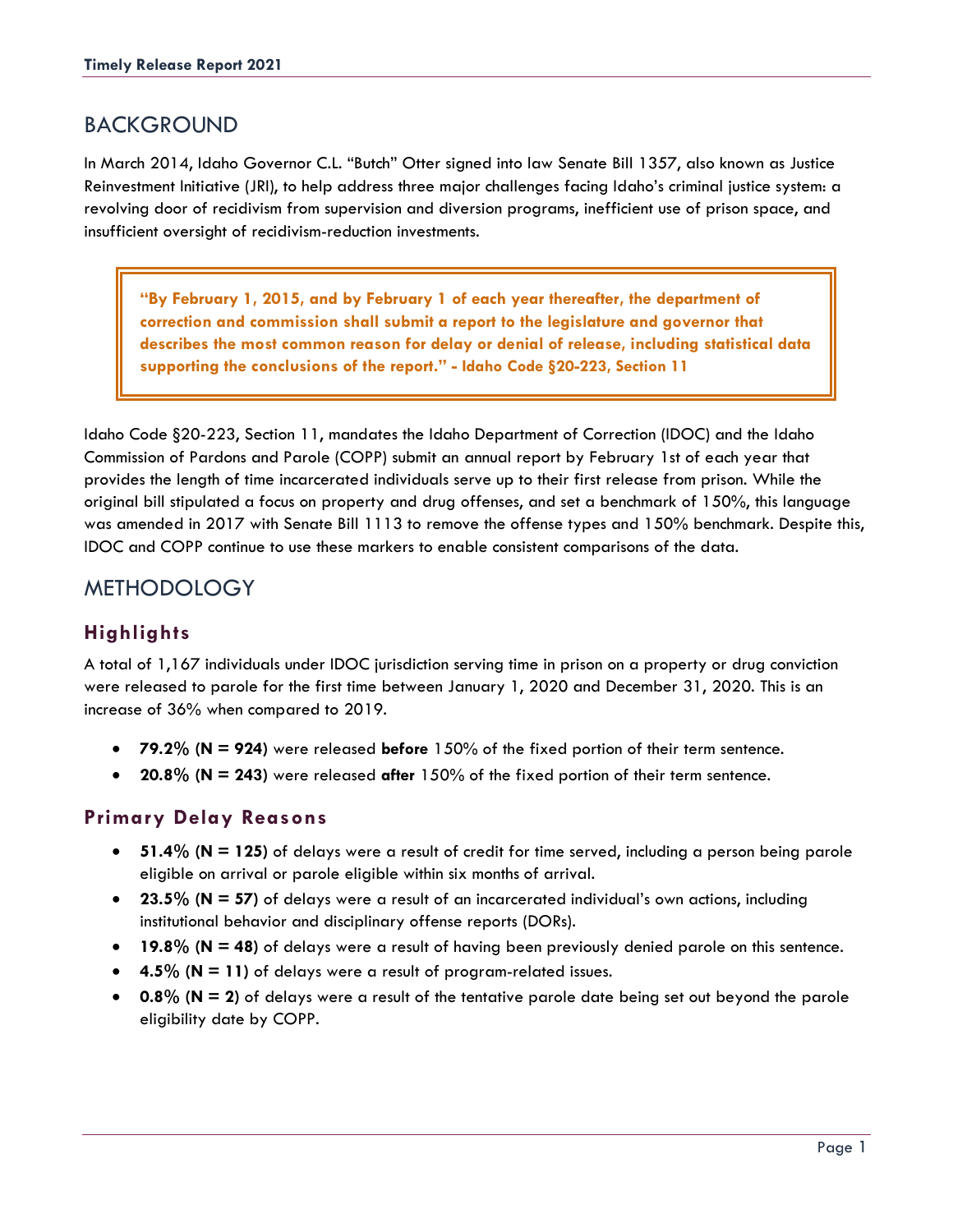## **Unified Sentencing Act**

In order to understand the 150% calculation, one requires an understanding of the current sentencing structure in Idaho. The legislature passed the Unified Sentencing Act in 1986. Idaho Code 19-2513 created a sentencing system with two parts: a fixed term followed by an optional indeterminate term. The fixed portion ensures the individual serves a set period of time in prison without eligibility for parole.

Idaho's criminal statutes typically provide a penalty for each crime and the judge has full discretion to set the minimum, or "fixed," portion. Once the fixed portion is completed, COPP has the discretion to release the individual at any time. The first parole eligible date takes into consideration the fixed term of possibly several sentences running concurrently or consecutively, minus any credit for time served.

## **150% Calculation**

Several variables are used to determine whether an individual has served over 150% of their fixed term:

- **1. Sentence Effective Date.** The date an individual's sentence goes into effect as determined by the court.
- **2. Parole Eligibility Date.** The earliest date an individual can be released from incarceration to the community taking into consideration any consecutive or concurrent sentences or sentence enhancements.
- **3. First Parole Release.** The date the individual was released to parole from an institution into the community for the first time while serving time on a sentence.
- **4. Credit for Time Served.** Time spent either in county jail or previously incarcerated prior to a prison term (i.e. on a Rider<sup>[1](#page-2-0)</sup>).

Each individual's fixed sentence length was multiplied by 1.5 to determine the number of days necessary to reach 150% of the fixed term.

#### **Example**

The  $150\%$  calculation for 2 years equals 3 years. ( $1.5 \times 730$  days  $= 1,095$  days). Any **time spent over 1,095 days (three years) on a two-year sentence is considered past 150% of parole eligibility. If released prior to 1,095 days, the individual is considered released prior to 150% of their fixed term.**

**Total Time Served ÷ Fixed Sentence Length = % of Fixed Sentence Served**

<span id="page-2-0"></span><sup>&</sup>lt;sup>1</sup> Rider (Retained Jurisdiction): An individual committed to an Idaho Department of Correction Rider program. The courts will retain jurisdiction of this individual until the completion of the Rider program. The courts will subsequently determine whether to place this individual on Probation or Term status or to withhold judgment.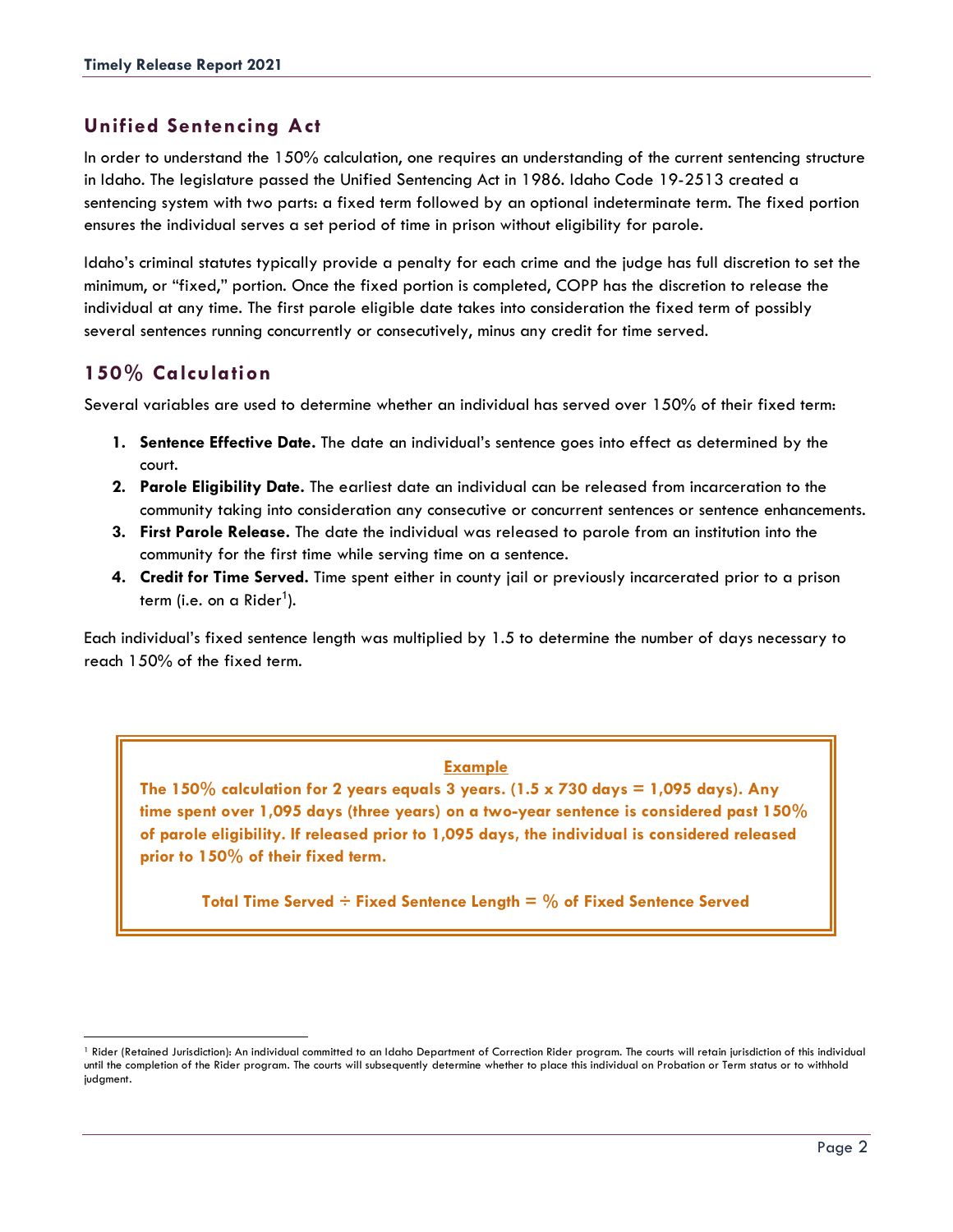#### **Roles in the Process**

Three separate entities are responsible for the processes by which people convicted of a felony offense enter prison, are housed and treated while in prison, and are released from prison. These entities include the Idaho Supreme Court, Idaho Department of Correction, and the Idaho Commission of Pardons and Parole.

Five major steps occur during this process; 1) a felony crime is committed, 2) the individual charged with a felony crime is convicted and sentenced by the courts, 3) once sentenced, the individual is incarcerated in prison under the jurisdiction of the Idaho Department of Correction, 4) the individual goes before the Idaho Commission of Pardons and Parole, and 5) if granted parole, the individual is released to parole to serve the remainder of their sentence in the community.

#### **Compiling Data**

Over the course of the year, IDOC collected records for all people sentenced to a term in prison for a property or drug offense conviction who were released to parole for the first time between January 1 and December 31, 2020.



The percentage of people serving below or above 150% of the fixed portion of the sentence was calculated and the most common reasons for individuals whose release was delayed or denied were documented.

Throughout the year, COPP compiled all decisions made within the parole hearings. This file was merged with the IDOC file containing records released past 150% of their fixed sentence length, to aid in the documentation and determine the most common reasons for delay or denial of parole release.

IDOC documented reasons for parole release delays for those who were past 150% at the time of release.

Of these reasons, the factor that occurred first chronologically was marked as being the most influential reason for delay. These findings are discussed in this report.

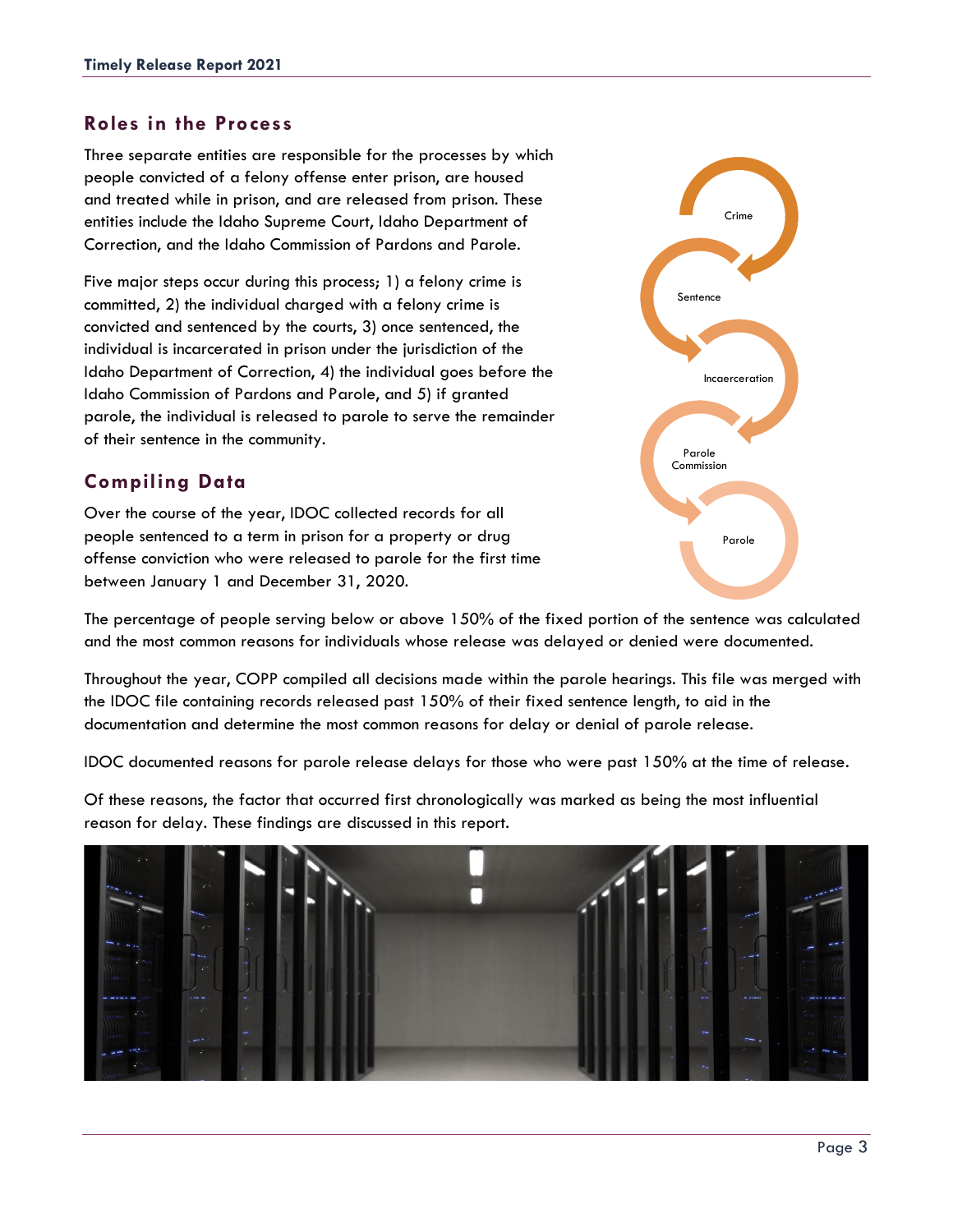## **FINDINGS**

## **Overview**

Between January 1, 2020 and December 31, 2020, 1,167 people sentenced to a term in prison for a property or drug offense conviction were released to parole for the first time, an increase of 36% when compared to 2019. The majority (79.2%,  $N = 924$ ) were released at or prior to serving 150% of the fixed portion of their sentence. The percentage released past 150% of the fixed portion of their sentence has increased when compared to recent years.



• **79.2%** (N = 924) were released **before** 150% of the fixed portion of their term sentence.

• **20.8%** (N = 243) were released **after** 150% of the fixed portion of their term sentence.

Nearly **8 out of every 10** individuals sentenced to a term in prison for a property or drug offense conviction are released to parole for the first time at or prior to serving 150% of their fixed sentence.

Idaho continues the overall trend of positive growth in the timely release of *first-time parole releases from prison for property and drug offenses.*

Six years post-Justice Reinvestment Initiative implementation, people sentenced to a term in prison for a property and drug offense conviction who were released at or prior to 150% of their fixed sentence noticeably increased from 2014 (70.7%) to 2020 (79.2%). Additionally, the raw number of individuals released before 150% of their fixed sentence is 8% higher than the **total** number of individuals released to parole for the first time in 2019.

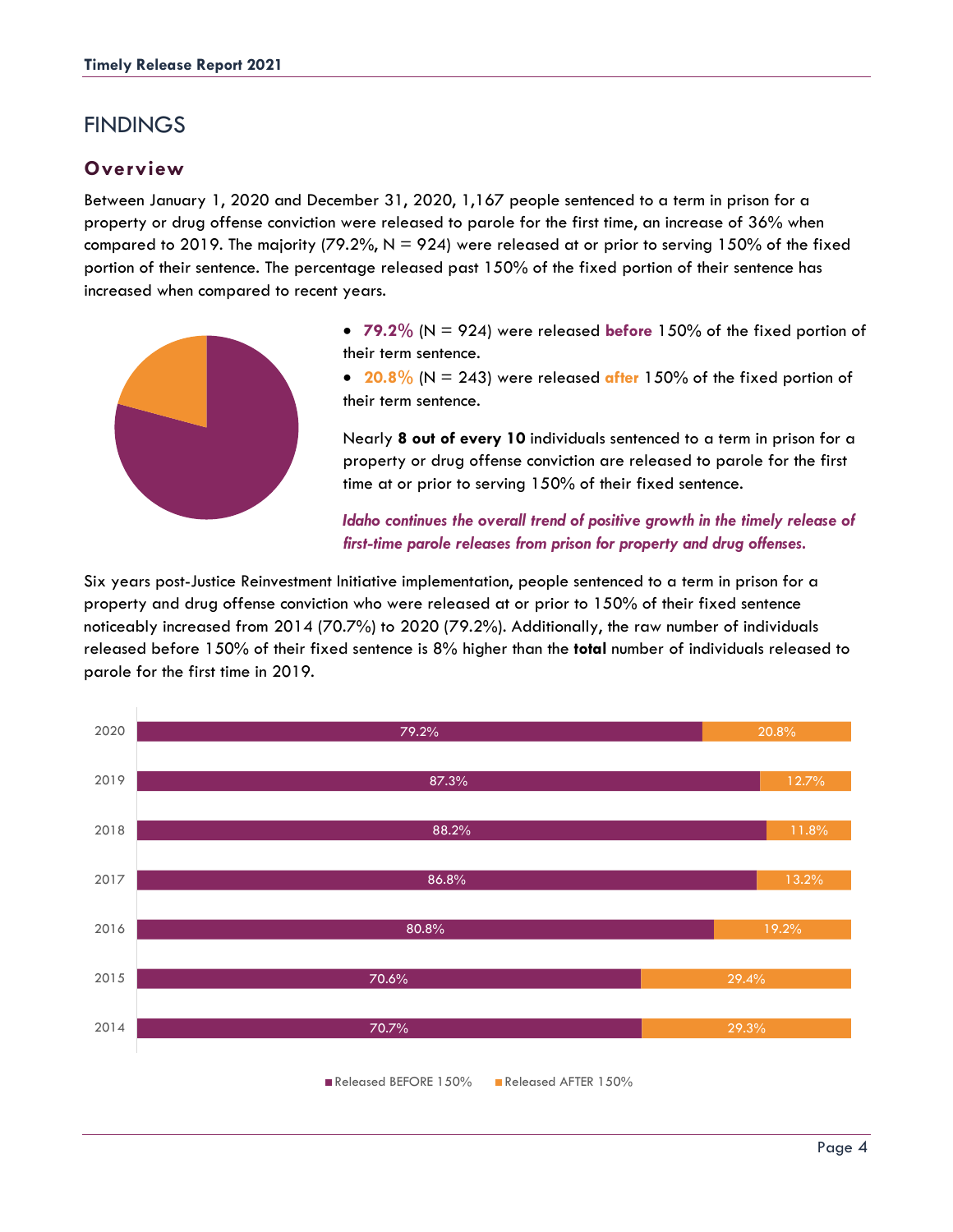The most common reasons for parole delay of the 243 people sentenced to a term in prison for a property or drug offense conviction released past 150% of their fixed sentence are covered in this section. Those serving time for a property or drug offense conviction released to parole past 150% of their fixed sentence spent an average of 1.62 years (median 1.17 years) past their first parole eligibility date in prison. On average, the total time they spent incarcerated, including credit for time served, was 3.20 years (median 2.61 years).

## **Reasons for Parole Delay**



## **Credit for Time Served**

*On average, 5 out of every 10 were delayed release to parole as a result of credit for time served – either parole eligible upon arrival or parole eligible within six months of arrival.*

Credit for time served – a person who is parole eligible upon arrival or parole eligible within six months of arrival  $(51.4\%$ , N=125) remained the most prevalent cause for those held past 150% of their fixed sentence. Those eligible upon arrival or within six months of arrival stayed an average of 1.12 years (median 0.88 years) past their parole eligibility date. The total average time spent incarcerated, including credit for time served, was 2.15 years (median 1.98 years).

## **Own Actions**

*On average, more than 2 out of every 10 were delayed release to parole as a result of the individual's own actions – institutional behavior/DORs.*

The second most common reason for parole delay (23.5%, N=57) was due to the individual's own actions, including institutional behavior and/or disciplinary offense reports (DORs). Examples include receiving several DORs (including Class A, or most serious), and lack of good behavior. Individuals who had a delayed parole release as a result of their own actions spent an average of 2.12 years (median 1.61 years) past their parole eligibility date. They spent an average of 4.31 years (median 3.61 years) incarcerated when credit for time served is included.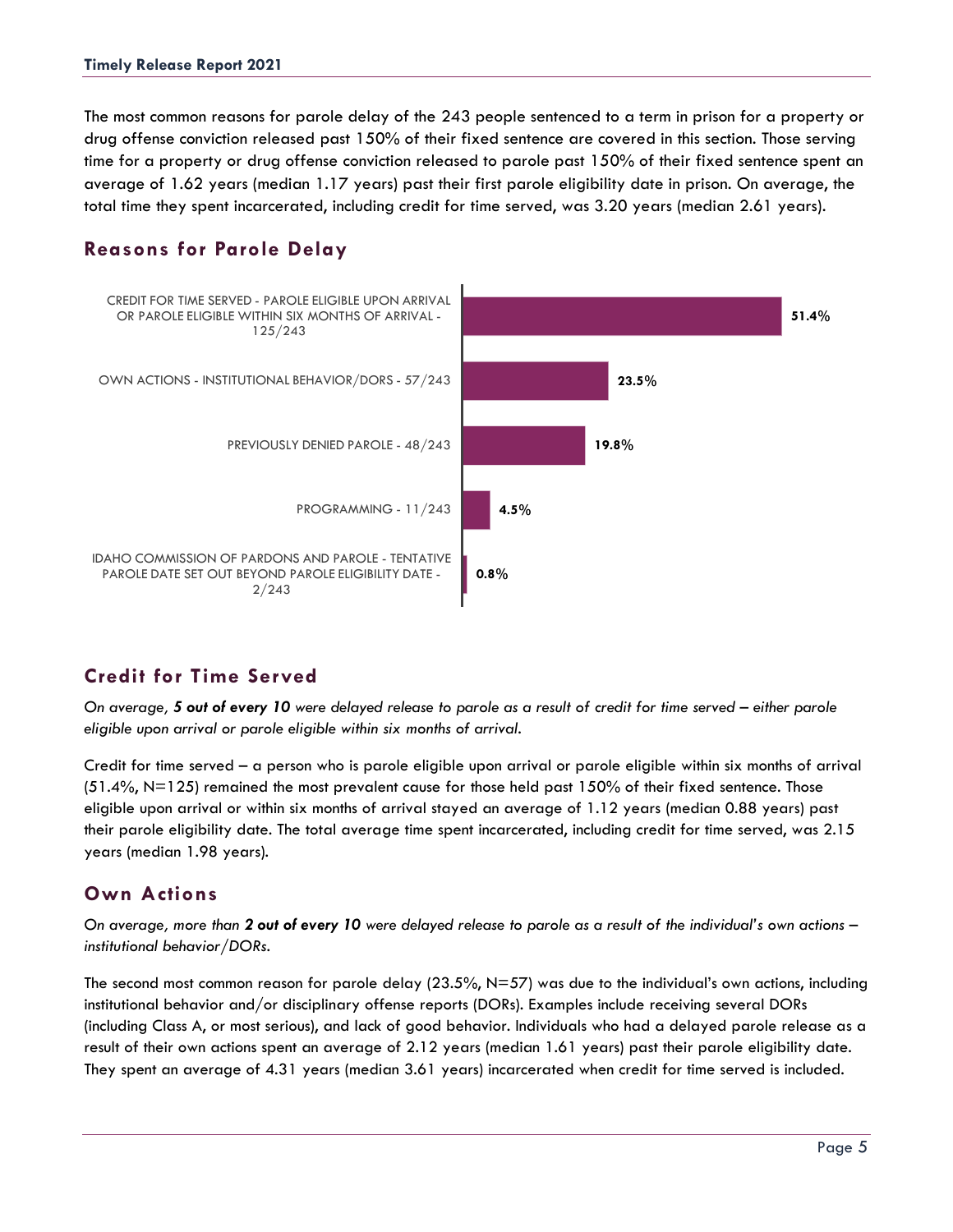## **Previously Denied Parole**

*On average, 2 out of every 10 were delayed release to parole as a result of previously denied parole.*

The third most common reason for parole delay (19.8%,  $N=48$ ) was due to previous denial of parole on this sentence. Reasons for parole denial included a risk to reoffend, public safety concerns, and prior criminal history. Those previously denied parole stayed an average of 2.09 years (median 1.65 years) past their parole eligibility date. The total average time spent incarcerated, including credit for time served, was 4.27 years (median 3.69 years).

## **Programming**

*On average, fewer than 1 out of every 20 were delayed release to parole as a result of programming.*

The fourth most common reason for parole delay  $(4.5\%, N=11)$  was due to programming. Reasons for delay were due to program refusal, and delays in program commencement or completion. Those whose release was delayed due to programming were held an average of 2.69 years (median 2.17 years) past parole eligibility. When including credit for time served, they spent an average of 4.82 years (median 4.19 years). The COVID-19 pandemic had a noticeable impact on programming in 2020 due to class restrictions and closure, and is expected to continue to be a factor while these restrictions are in place.

## **Idaho Commission of Pardons and Parole**

*Additionally, fewer than 1 out of every 100 were delayed release to parole as a result of the date set by COPP.*

The last reason for parole delay (0.8%, N=2) was due to the tentative parole date scheduled by COPP. In both cases the individuals were granted parole, but at the time of the decision their tentative parole dates were set at least twelve months out by COPP. No other factors such as the ones listed above were involved in these delays. Those whose release was delayed due to the date scheduled by COPP were held an average of 1.17 years (median 1.17 years) past parole eligibility. Adding credit for time served, they were incarcerated for an average of 2.86 years (median 2.86 years).

In July [2](#page-6-0)020, COPP made a policy decision to only grant open tentative parole dates<sup>2</sup> for those that are parole eligible, if they choose to grant parole. As a result of this policy change, this circumstance will not occur again unless the decision occurred prior to the policy change.



<span id="page-6-0"></span><sup>2</sup> Open Tentative Parole Date: A tentative parole date that is given when an individual is past their parole eligibility date and is dependent on the completion of certain criteria such as programming.